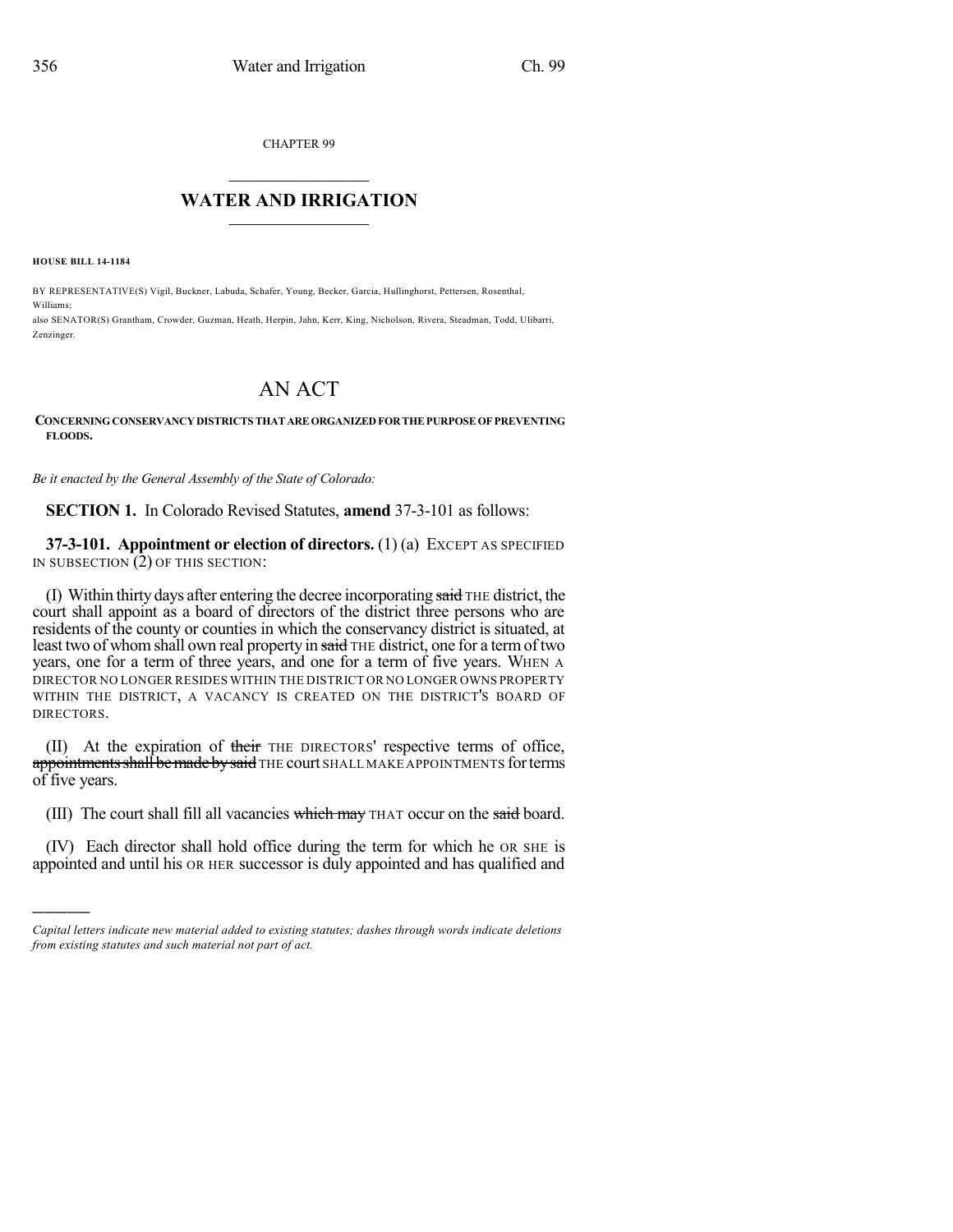shall furnish a corporate surety bond, at the expense of the district, in an amount and form fixed and approved by the court, conditioned upon the faithful performance of his OR HER duties as director.

(b) All special and regular meetings of the board shall be held at locations which THAT are within the boundaries of the district or which THAT are within the boundaries of any county in which the district is located, in whole or in part, or in any county so long as the meeting location does not exceed twenty miles from the district boundaries. The provisions of this section governing the location of meetings may be waived only if the proposed change of location of a meeting of the board appears on the agenda of a regular or special meeting of the board and if a resolution is adopted by the board stating the reason for which a meeting of the board is to be held in a location other than under the provisions of this section and further stating the date, time, and place of such THE meeting.

(2) ON AND AFTER THE EFFECTIVE DATE OF THIS SUBSECTION (2), WITH REGARD ONLY TO THE BOARD OF DIRECTORS OF THE PUEBLO CONSERVANCY DISTRICT:

(a) THE DIRECTORS WHO HELD OFFICE ON THE EFFECTIVE DATE OF THIS SUBSECTION (2), REFERRED TO IN THIS SUBSECTION (2) AS THE HOLDOVER DIRECTORS, CONTINUE TO HOLD OFFICE UNTIL THE EXPIRATION OF THEIR TERMS. UPON EXPIRATION OF THEIR TERMS, PURSUANT TO SUBPARAGRAPH (I) OF PARAGRAPH (b) OF THIS SUBSECTION (2), THE GOVERNING BODY OF THE CITY OF PUEBLO SHALL FILL THE TWO VACANCIES FOR THE HOLDOVER DIRECTORS WHO RESIDED WITHIN THE CITY OF PUEBLO, AND PURSUANT TO SUBPARAGRAPH (II) OF PARAGRAPH (b) OF THIS SUBSECTION (2), THE BOARD OF COUNTY COMMISSIONERS OF PUEBLO COUNTY SHALL FILL THE VACANCY FOR THE HOLDOVER DIRECTOR WHO RESIDED WITHIN THE COUNTY OF PUEBLO.

(b) THE BOARD CONSISTS OF NINE DIRECTORS, WHO ARE APPOINTED AND REPRESENT AREAS WITHIN THE DISTRICT AS FOLLOWS:

(I) THE GOVERNING BODY OF THE CITY OF PUEBLO SHALL APPOINT FOUR OF THE DIRECTORS, WITH INITIAL TERMS OF THREE YEARS, WHO MUST REPRESENT AND BE RESIDENTS OF THE CITY OF PUEBLO;

(II) THE BOARD OF COUNTY COMMISSIONERS OF PUEBLO COUNTY SHALL APPOINT FOUR OF THE DIRECTORS WITH INITIAL TERMS OF FOUR YEARS. THREE OF THE DIRECTORS REPRESENT AND MUST BE RESIDENTS OF THOSE PORTIONS OF PUEBLO COUNTY NOT LOCATED WITHIN THE CITY OF PUEBLO. ONE DIRECTOR MUST REPRESENT AND RESIDE WITHIN THE PUEBLO WEST METROPOLITAN DISTRICT AND BE A MEMBER OR DESIGNEE OF THE BOARD OF DIRECTORS OF THE PUEBLO WEST METROPOLITAN DISTRICT.

(III) THE BOARD OF COUNTY COMMISSIONERS OF PUEBLO COUNTY AND THE GOVERNING BODY OF THE CITY OF PUEBLO SHALL JOINTLY APPOINT ONE AT-LARGE DIRECTOR, WHOSE INITIAL TERM IS FIVE YEARS.

(c) DIRECTORS SERVE AT THE PLEASURE OF THE RESPECTIVE APPOINTING AUTHORITIES.THE RESPECTIVE APPOINTING AUTHORITIES SHALL FILL VACANCIES ON THE BOARD, WHETHER BY EXPIRATION OF A TERM OF OFFICE, INCREASE IN THE